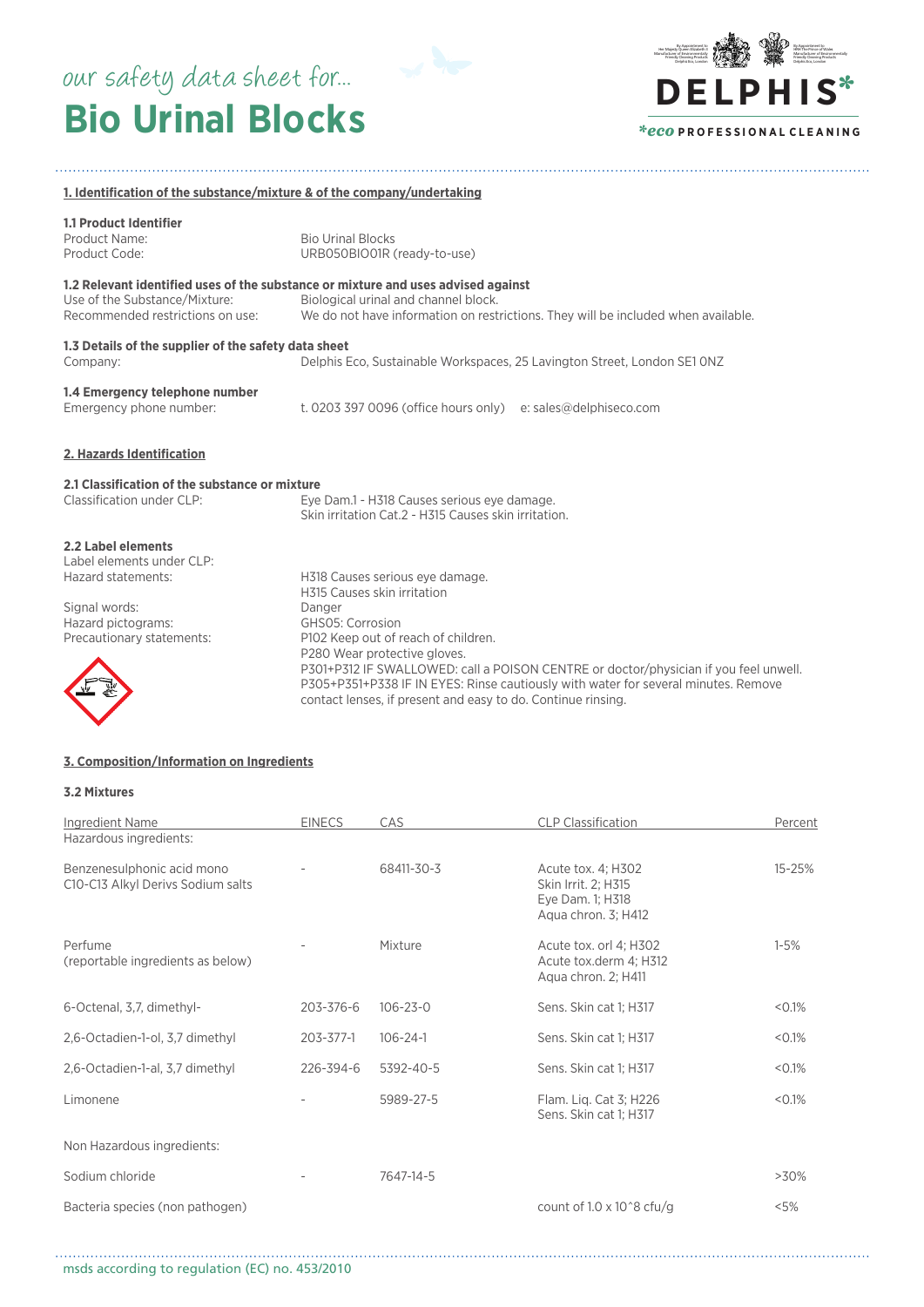# our safety data sheet for...



| <b>Product name:</b> |  |
|----------------------|--|
| <b>Product code:</b> |  |
| Page:                |  |

**Bio Urinal Blocks Product code:** URB050BIO01R **Page:** 2 of 4

#### By Appointment to **HRH The Prince of Wale** Manufacturer of Environmentally Friendly Cleaning Products Delphis Eco, London By Appointment to Her Majesty Queen Elizabeth I Manufacturer of Environmentally Friendly Cleaning Products Delphis Eco, London **DE LPHIS**\* *\*eco* **P R O F E S S I O N A L C L E A N I N G**

# **4. First Aid Measures**

# **4.1 Description of first aid measures**

Eye contact: Avoid contact with eyes, if product gets into eyes, rinse with water.

- Skin contact: Avoid contact with skin, if product gets onto skin wash with water and remove contaminated clothing.
- Ingestion: Do not drink, if swallowed drinking water may be beneficial, do not induce vomiting.

Avoid inhaling product, move to fresh air if in discomfort.

# **4.2 Most important symptoms and effects, both acute and delayed**

Skin contact: Wash skin with soap and water. In severe cases obtain medical help.

- Eye contact: In case of contact, rinse immediately with plenty of water for at least 10-15 minutes. Obtain medical attention if irritation persists. Ingestion: Do not give anything by mouth to an unconscious person. Wash out mouth with water and give copious amounts of water to drink. Do not induce vomiting. Obtain medical advice if patient unwell.
- Inhalation: If affected, remove to fresh air, keep warm and at rest. Obtain medical attention in severe cases.

Additional Information: Always launder contaminated clothing before re-use.

# **5. Fire Fighting Measures**

### **5.1 Extinguishing Media**

Extinguishing media: Product not flammable. Water spray, foam, dry powder or CO2 for surrounding fires.

# **5.2 Special hazards arising from the substance or mixture**

Exposure hazards: In combustion emits toxic fumes.

### **5.3 Advice for fire fighters**

Advice for fire-fighters: Full protective equipment including self-contained respiratory protection.

# **6. Accidental Release Measures**

### **6.1 Personal precautions, protective equipment and emergency procedures**

Personal precautions: Mark out the contaminated area with signs and prevent access to unauthorised personnel. Do not attempt to take action without suitable protective clothing – see section 8 of SDS.

### **6.2 Environmental precautions**

Environmental precautions: Do not discharge into drains or rivers. Contain the spillage using bunding.

# **6.3 Methods and materials for containment and cleaning up**

Clean-up procedures: Wearing gloves pick up blocks and return to tub.

### **6.4 Reference to other sections**

Reference to other sections: Spillages will prove slippery if product gets wet.

# **7. Handling and Storage**

### **7.1 Precautions for safe handling**

Handling requirements: Avoid eye contact and prolonged skin contact.

### **7.2 Conditions for safe storage, including any incompatibilities**

Storage conditions: Keep in original containers.

# **7.3 Specific end uses**

Specific end use(s): Keep tightly closed when not in use. Do not store below 5ºC or above 30ºC.

# **8. Exposure Controls/Personal Protection**

# **8.1 Control parameters**

Hazardous ingredients: No occupational limit assigned.

# **8.2 Exposure controls**

| Respiratory protection: | Not normally required. However, inhalation of dust should be avoided. |
|-------------------------|-----------------------------------------------------------------------|
| Hand protection:        | Wear protective gloves.                                               |
| Eye protection:         | Wear safety glasses with side-shields. Ensure eve bath is to hand.    |
| Skin protection:        | Wear protective clothing.                                             |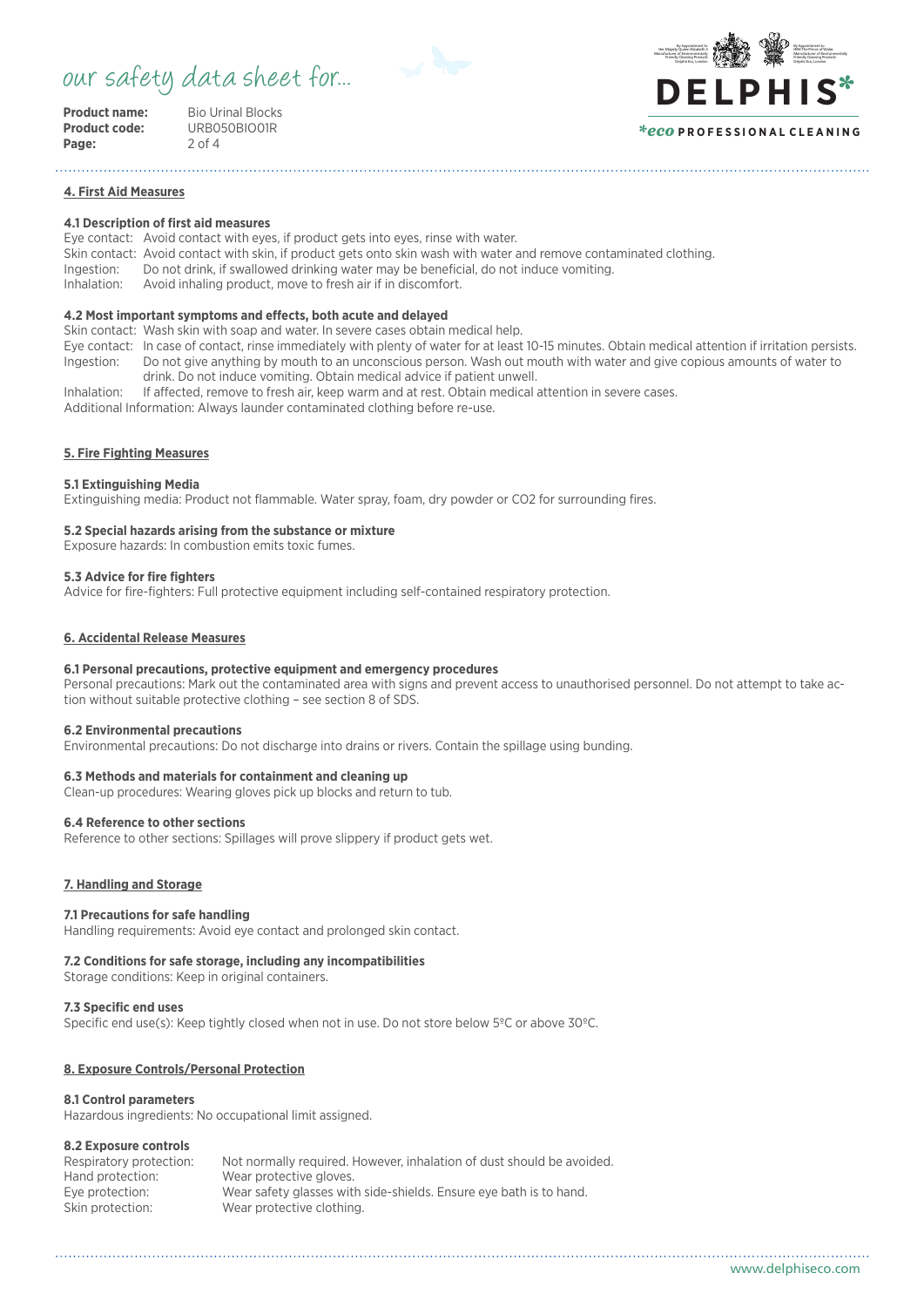# our safety data sheet for...

**Product name:** Bio Urinal Blocks<br> **Product code:** URB050BIO01R Page:

**PRODUCTE**<br>3 of 4



# *\*eco* **P R O F E S S I O N A L C L E A N I N G**

**9. Physical and Chemical Properties**

#### **9.1 Information on basic physical and chemical properties**

Form: Solid (Blocks) Odour: Citrus Colour: Blue<br>Viscosity: Not Not Applicable pH (Value): 8 Typical (1% Solution)<br>Density (g/ml): Not Applicable Density (g/ml):<br>Boiling Point: Boiling Point: Not Applicable<br>Flash Point: Not Applicable Not Applicable Melting Point: Not Applicable Pour Point (Deg C): Not Applicable Auto Ignition Temp.<br>
Vapour Pressures: Not Applicable Vapour Pressures: Not Applicable Solubility (water): Not Applicable Solubility (water): Solubility (other): Not Applicable Partition Coefficient: Not Applicable Flammable Limits: Not Applicable<br>Oxidising Props. Not Applicable Oxidising Props.

#### **9.2 Other Information**

Other information: No data available.

# **10. Stability and Reactivity**

# **10.1 Reactivity**

Reactivity: Not expected to be reactive.

#### **10.2 Chemical Stability**

Chemical stability: Stable under normal conditions.

# **10.3 Possibility of hazardous reactions**

Hazardous reactions: No polymerisation reaction expected.

#### **10.4 Conditions to Avoid**

Conditions to avoid: Extremes of temperature and moisture.

# **10.5 Incompatible materials**

Materials to avoid: Disinfectants.

#### **10.6 Hazardous decomposition products**

Haz. decomp. products: Burning produces Oxides of Carbon.

#### **11. Toxicological Information**

#### **11.1 Information on toxicological effects**

No data available.

Skin contact: May cause slight/mild irritation to sensitive skin with prolonged contact. May produce an allergic reaction.

Eye contact: May cause serious eye irritation.

Ingestion: May cause irritation to the mouth, throat and digestive tract. May also Cause nausea.

Inhalation: Under normal use should not present a hazard.

#### **12. Ecological Information**

# **12.1 Toxicity**

No data available.

# **12.2 Persistence and Degradability**

Persistence and degradability: Biodegradable. The surfactant(s) contained in this preparation complies (comply) with the Biodegradability criteria as laid down in Regulation (EC) No.648/2004 on detergents, (or are undergoing testing to obtain a derogation within the terms of the directive). Data to support this assertion are held at the disposal of the competent authorities of the Member States and will be made available to them, at their direct request or at the request of a detergent manufacturer.